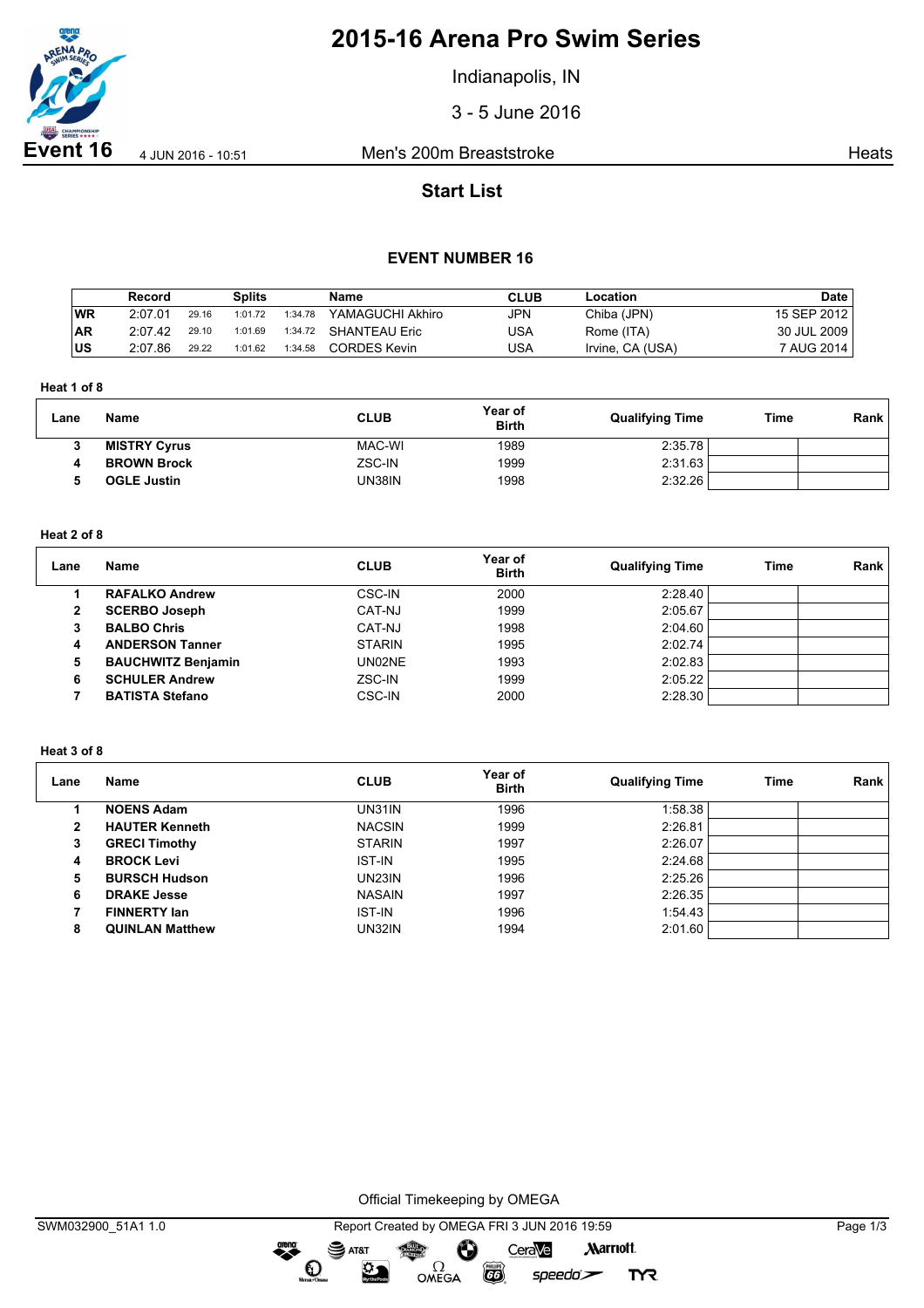

# **2015-16 Arena Pro Swim Series**

Indianapolis, IN

3 - 5 June 2016

Event 16 4 Jun 2016 - 10:51 Men's 200m Breaststroke **Heats** Heats

# **Start List**

## **EVENT NUMBER 16**

**Heat 4 of 8**

| Lane | <b>Name</b>            | <b>CLUB</b>   | Year of<br><b>Birth</b> | <b>Qualifying Time</b> | <b>Time</b> | Rank |
|------|------------------------|---------------|-------------------------|------------------------|-------------|------|
|      | <b>CUDAHY Dylan</b>    | <b>MACHPV</b> | 1998                    | 2:23.18                |             |      |
| 2    | <b>HUSCH Stephen</b>   | <b>IST-IN</b> | 1996                    | 2:22.44                |             |      |
| 3    | <b>ANDJELIC Nikola</b> | <b>IST-IN</b> | 1997                    | 2:22.32                |             |      |
| 4    | <b>ROSS Andy</b>       | UN37IN        | 1995                    | 2:22.18                |             |      |
| 5    | <b>BARNUM Keefer</b>   | LAK-KY        | 1999                    | 2:22.19                |             |      |
| 6    | <b>VAUGHAN Charles</b> | CSC-IN        | 1998                    | 2:22.36                |             |      |
|      | <b>GARDNER Joseph</b>  | MSC-IN        | 1996                    | 2:22.68                |             |      |
| 8    | <b>DAY Samuel</b>      | KYA-KY        | 1995                    | 2:23.59                |             |      |

#### **Heat 5 of 8**

| Lane         | <b>Name</b>             | <b>CLUB</b>   | Year of<br><b>Birth</b> | <b>Qualifying Time</b> | Time | Rank |
|--------------|-------------------------|---------------|-------------------------|------------------------|------|------|
|              | <b>BUYERS Jackson</b>   | <b>FASTCO</b> | 1998                    | 2:21.82                |      |      |
| $\mathbf{2}$ | <b>ALBRACHT Anthony</b> | <b>KCSAMV</b> | 1996                    | 2:20.66                |      |      |
| 3            | <b>HALL Joshua</b>      | <b>NYACMR</b> | 1991                    | 2:20.48                |      |      |
| 4            | <b>HANEY Austin</b>     | KYA-KY        | 1997                    | 2:20.37                |      |      |
| 5            | <b>STAVER Nicholas</b>  | umizmv        | 1997                    | 2:20.43                |      |      |
| 6            | <b>SMITH Austin</b>     | <b>ALPSCO</b> | 1993                    | 2:20.53                |      |      |
|              | <b>STUMP Zach</b>       | IA-IN         | 1996                    | 2:20.77                |      |      |
| 8            | <b>KOSTBADE Gary</b>    | <b>DUNEIN</b> | 1998                    | 2:21.98                |      |      |

### **Heat 6 of 8**

| Lane | Name                 | <b>CLUB</b>   | Year of<br><b>Birth</b> | <b>Qualifying Time</b> | Time | Rank |
|------|----------------------|---------------|-------------------------|------------------------|------|------|
|      | <b>STORCH Casey</b>  | <b>MACHPV</b> | 1999                    | 2:19.46                |      |      |
| 2    | <b>DARRAGH Mack</b>  | OAK-US        | 1993                    | 2:17.51                |      |      |
| 3    | <b>BENTZ Gunnar</b>  | <b>ABSCGA</b> | 1996                    | 2:14.93                |      |      |
| 4    | <b>MILLER Cody</b>   | BAD-MR        | 1992                    | 2:09.08                |      |      |
| 5    | <b>TIERNEY Sam</b>   | <b>UMIZMV</b> | 1993                    | 2:12.49                |      |      |
| 6    | <b>OWEN Todd</b>     | UN-1KY        | 1995                    | 2:15.99                |      |      |
|      | <b>NOWICKI Devon</b> | <b>AQUAMI</b> | 1997                    | 2:18.20                |      |      |
| 8    | <b>COPE Thomas</b>   | DR-OH         | 1997                    | 2:20.35                |      |      |

Official Timekeeping by OMEGA

OMEGA

dreng:

 $\mathbf O$ 

签

SWM032900\_51A1 1.0 Report Created by OMEGA FRI 3 JUN 2016 19:59 Page 2/3 SAT&T CeraVe **Marriott** Ô

 $\overline{G}$ 

 $speedo$ 

**TYR**